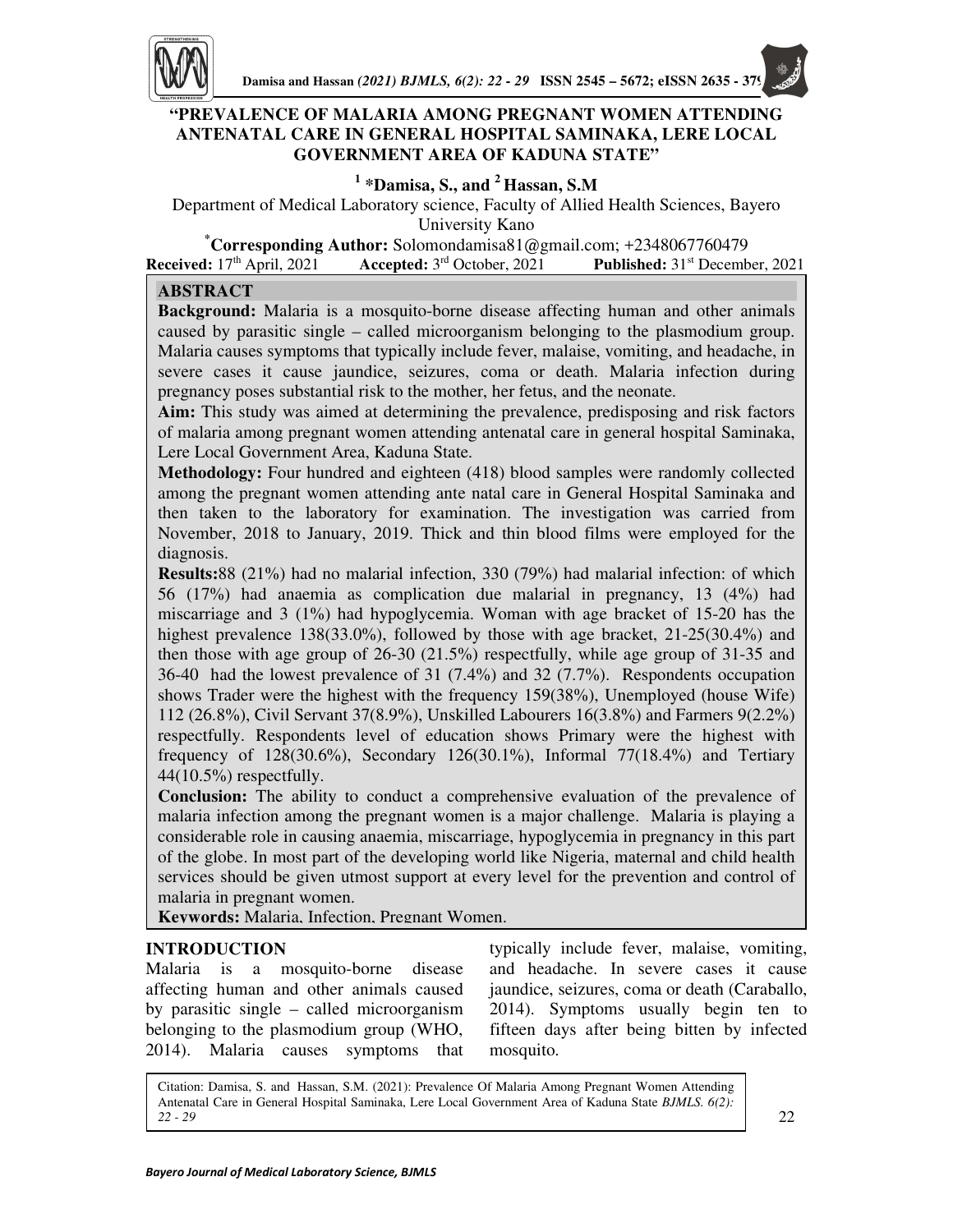If not properly treated, people may have recurrences of the disease month later (WHO, 2014) in those who have infected, re-infection usually causes milder symptoms. This partial resistance disappears over months to years if the person has no continuing exposure to malaria (Caraballo, 2014).

The disease is most commonly transmitted by an infected by an infected female anopheles mosquito. The mosquito bite introduces the parasites from the mosquito saliva in to a person blood. The parasite travel to liver where they mature and produce. Five species of plasmodium can infect and be spread by humans. Most deaths are caused by *P. falciparum* because *P*. *vivax, P. ovale*, and *P. malariae* generally cause a milder form of malaria. The species *P. knowlesi* rarely causes disease in humans. Malaria is typically diagnose by the microscopic examination of blood using blood films, or with antigen –based rapid diagnosis tests. Methods that use the polymerase chain reaction to detect the parasites DNA have been developed, but are not widely used in areas where malaria is common due to their cost and complexity (Nadjim,2012). Therefore the distribution of malaria in Africa may be classified broadly into four epidemiological areas the hypo, meso, halo and hyper-endemic areas. The epidemiological location is made by several factors including the ecosystem, climate, and state of the environment, human behavior, vectors and parasite bionomics (WHO,2005).

Malaria is ubiquitous in the tropical regions of the world. It is found in central America, the Island Hispaniola in the Caribbean, the Amazon region of south America, throughout most of sub Saharan Africa, part of the Arabian peninsula, the near east, and in parts of the South Pacific. Many of these same regions also share heavy HIV/AIDS and TB burdens (NMIS, 2010).Malaria is endemic throughout most of the tropics, approximately 3.4 million people worldwide who are exposed annually,1.2 billion are at high risk. The world health organization (WHO) state that more than 207millions developed symptomatic malaria in 2012. An estimated 655000 persons died of malaria in 2010 out of which eighty six percent of the victims were children under 5 years of age and about 91% of malaria related death occurred in the WHO African region and approximately 300-500 million cases a year. Nigeria, the Democratic of Congo, Burkina Faso, Mozambique, Cote d'Ivore and Mali –account for 60%or 390,000,of malaria death globally (WHO, 2010).

Malaria is transmitted through out Nigeria. Five ecological zones define the intensity and seasonality of transmission and the mosquito vector species: mangrove swamps; rain forest; guinea-savannah; Sudan savannah; and Sahel –savannah. The duration of the transmission sea son decreases from year round transmission in the south to three months or less in the north. Malaria accounts for 60%of outpatient visit and 30% of hospitalizations among children under five years of age. It is also responsible for estimated 300,000 deaths in children under five years of age each year and contributes to an estimated 11% of maternal mortality (WHO 2010).

Malaria poses a significant public health challenge with a high global burden. However, large regional disparities exist in the burden of malaria (WHO, 2015). Sub-Saharan Africa alone accounted for 90% of the malaria cases and 92% of malaria death worldwide (WHO 2016). The number of malaria cases declined by 42% while the malaria death rate declined by 66% in the African region.

Nigeria and republic of Congo are two major countries contributing to the high malaria burden, as 36% of the malaria cases worldwide occurred in these two countries (WHO, 2016) poverty and geography play significant roles in the prevalence of malaria in the countries.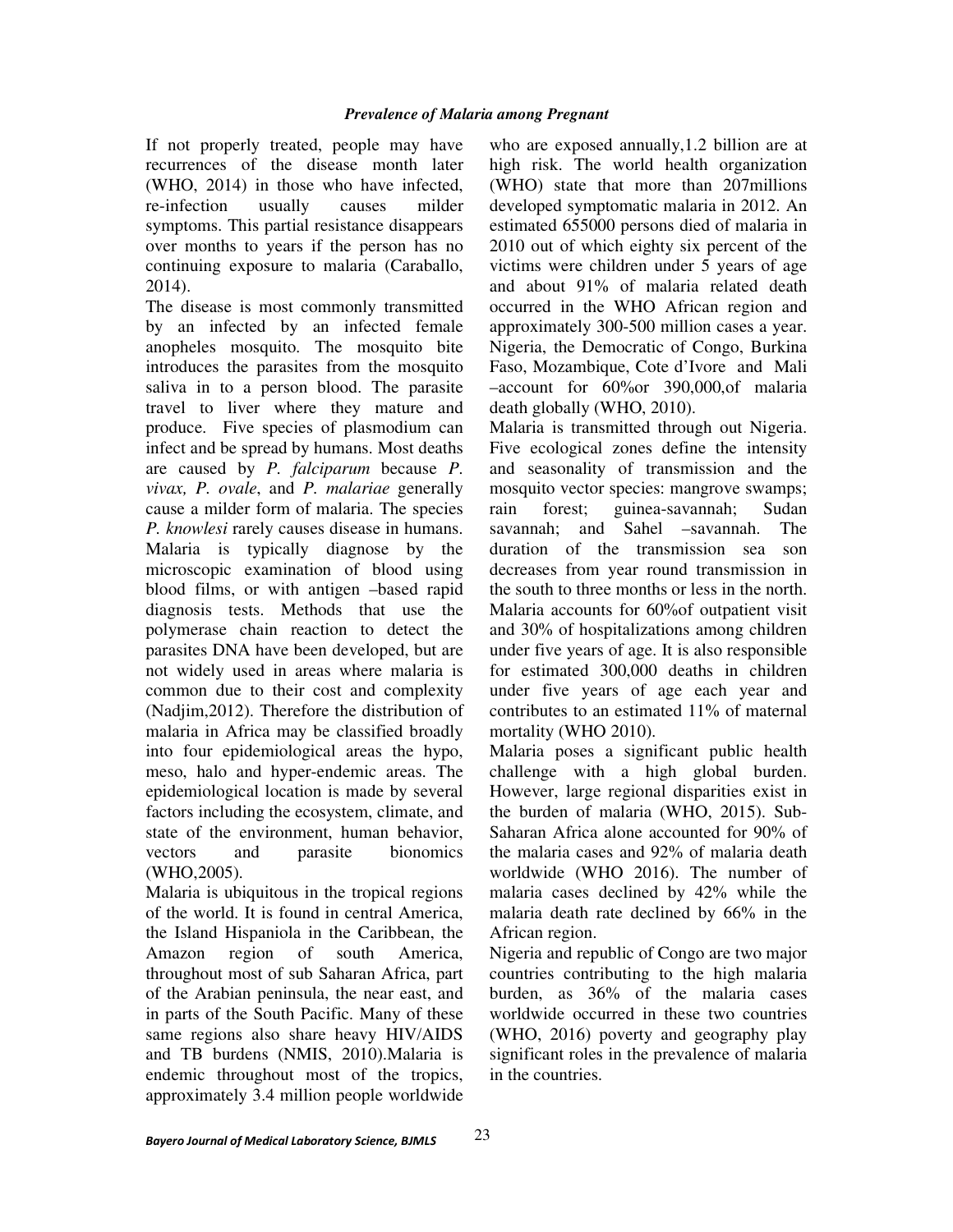The mosquito species found in Africa have a long lifespan and prefer to bite human; a significant factor for the high prevalence of malaria in Africa furthermore, climatic conditions like rainfall, temperature and humidity affect the survival of mosquitoes, thus increasing the transmission rates of malaria (Yan, G. 2002)

Malaria infection during pregnancy poses substantial risk to the mother, her fetus, and the neonate. The prevalence of parasitemia appears greatest in the second trimester, and susceptibility of clinical malaria may persist into the early postpartum period. Due to the endemicity and high transmission rate of malaria in Nigeria, pregnant women have acquired immunity being resident in stable malaria area and are susceptible to subclinical infections, which may result in adverse effects to both mother and child. It significantly contributes to anaemia in pregnancy; increases the occurrence of low birth weight; is associated with pre-term deliveries, still births and prenatal mortality. It has been established that pregnancy quadruples a woman's risk of malaria illness and doubles her risk of death (WHO, 2016). Preventing severe anaemia caused by malaria will lead to fewer pregnant women requiring blood transfusion thereby reducing the risk of transfusion-related infection especially HIV and hepatitis B. The adequate control of malaria in pregnancy should lead to better outcome of pregnancy, improve survival of mothers and reduces prenatal mortality.

This large burden has led to the development and setting of several strategies and target aimed at malaria control, and where possible its elimination. The global strategy for malaria, 2016 to 2030 targets at 90% reduction in the incidence and mortality rates of malaria, as well as an elimination of malaria in 35 of its endemic countries by 2030 one of SDG target indicators it to end the epidemics of AIDS, tuberculosis, malaria and other neglected tropical disease by 2030 ( WHO ,2016). Nigeria is currently a malaria

endemic country with its entire population (186 million) at risk of contracting malaria (WHO. 2015), and a whopping 76% of this population at high risk. In 2015, Nigeria contributes about 29% of malaria cases and 26% of the malaria deaths worldwide (WHO, 2016). These larges figures imply that Nigeria success in tacking malaria control will play a large part in the actualization of the global goals.

Malaria infection during pregnancy is a major public health problem in tropical and subtropical regions through the world (NMSP, 2013).Thirty million African women in malaria endemic area become pregnant and are at risk of infection with *Plasmodium falciparum* (NMSP 2013) (FMOH 2005). An estimated ten thousand of these women and two hundred of their infant die as a result of malaria infections during pregnancy and severe malarial anaemia contribute to more than half of these deaths (RNM, 2008). Malaria infection in pregnancy is major risk for maternal and child health (WHO 2015) it increase the risk of miscarriage, stillbirth and low birth weight about 200000 neonatal death occur annually (WHO 2015).

Malaria in pregnancy account to 5 to 12% of all low-weight birth (Steketee *et al,* 1996). In low risk zones, episodes of severe malaria significantly associated with still births, spontaneous abortion, premature delivery and maternal death (WHO 2007). Intermittent preventive treatment in pregnancy (IPTP) is one of the key interventions recommended by WHO to bolster the prevention of asymptomatic infections among pregnant women living in moderate to high risk region (WHO, 2007). In 2012, thirty six sub-Saharan African countries had endorsed intermittent preventive therapy in pregnancy (IPTP)as part of antenatal care but coverage of IPTP has remained a challenge, with few women receiving adequate IPTP doses each of four recommended antenatal care visit.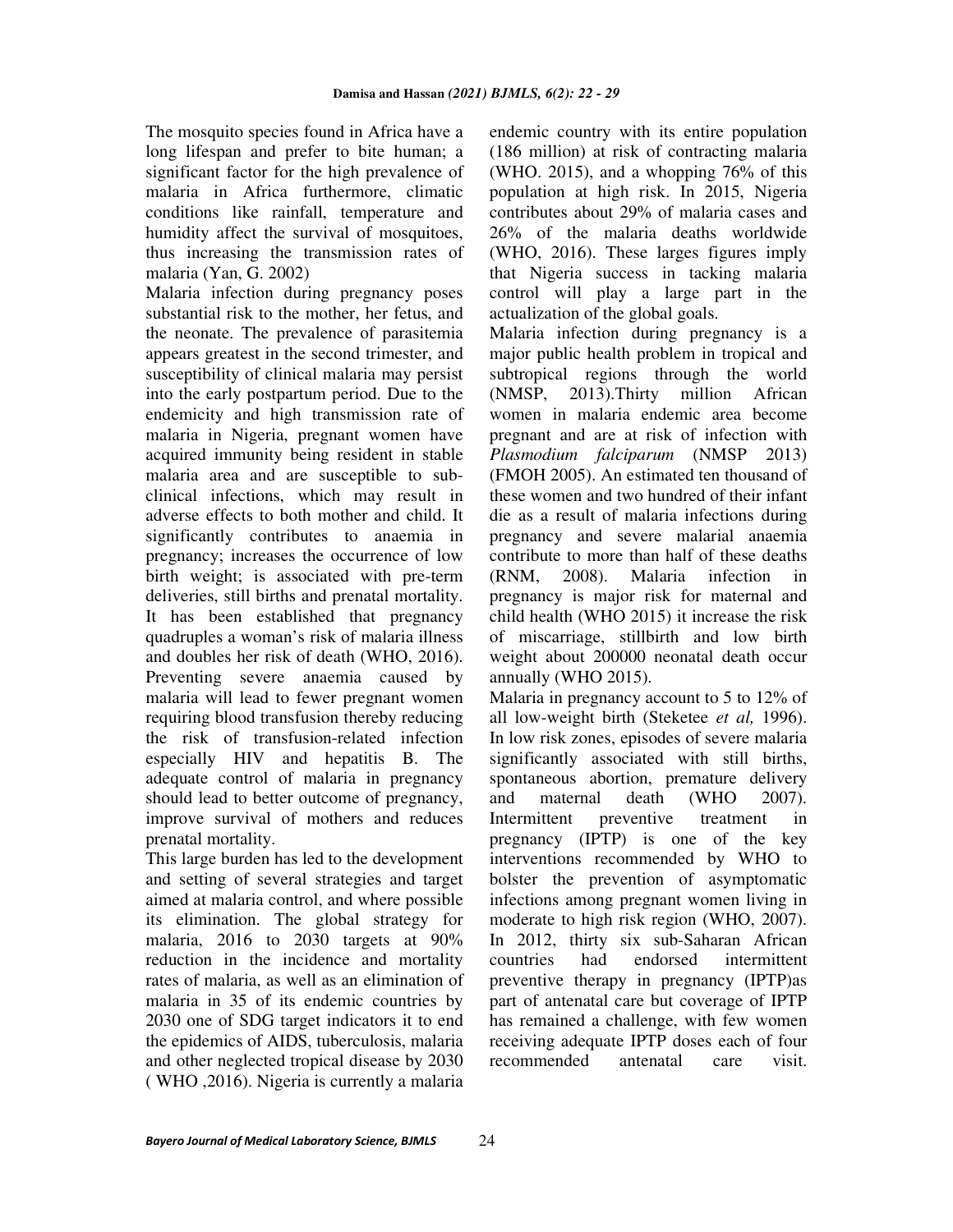Among the African countries which provided this information, sixty for percent of pregnant women attending antenatal care had received at least one dose intermittent preventive treatment during pregnancy in 2012 .Only 23% of them had received three doses (WHO, 2003).Malaria in pregnancy (MiP) contributes to maternal and neonatal mortality .

#### **MATERIALS AND METHODS Study Area**

The study was conducted in General hospital Saminaka, Lere Local Government Area, Kaduna State, Nigeria.

### **Study Population**

All pregnant women attending antenatal care in General Hospital Saminaka, Lere Local Government Area of Kaduna State.

### **Sample Collection and Processing**

418 blood samples were randomly collected among the pregnant women attending ante natal care in General Hospital Saminaka and then take to the laboratory for examination. The investigation was carried from November, 2018 to January, 2019. Thick and thin blood films were employed for the diagnosis.

### **Preparation of Thick and Thin Blood Films**

According to Cheesbrough "a drop of blood was placed at a center of a clean grease free slide at an angle spread to the size of 3-8mm in diameter, the thickness was such that it is possible to see nero's print through it. It was allowed to air dry before staining" (Cheesbrough 2000).

### **Two Staining Techniques were Employed**  Thick and Thin blood film using 1:10 dilution of Giemsa staining.

Thick blood film using field stain A and B.

### **Staining**

According to Cheesbrough, "When a large number of thick films require staining, field's stain is preferred because it is very quick, stable, isotonic with malaria parasites and penetrates unfixed parasites rapidly and gives particularly good result with fresh thick blood films" (Cheesbrough 2000).

Field's stain composed of two solutions, A and B. Field's solution A contains methylene blue, while solution B contains eosin. The solutions are kept in covered staining jars respectively: and holding the slide with the dried thick film facing downwards, dip the slide into field's stain A for 5 seconds, it then drains off the excess stain by touching a corner of the slide against side of the container.

It then washed gently for about 5 seconds in clean water and the excess water is drained off again

Dip the slide into field stain B for 3 seconds and drain off the excess stain.

The slide is then washed gently in clean water and then wipe the back of the slide and place it upright in a draining rack for the film to air-dry.

Examine the film under the microscope using an oil immersion and high dry lens to determine if parasites are present.

### **RESULTS**

In this study, the prevalence rate of respondents who had malaria was 67% compared with 33% of respondents who were not diagnosed with malaria.

Respondents occupation shows Traders were the highest with the frequency 159(38%), Unemployed (house Wife) 112 (26.8%), Civil Servant 37(8.9%), Unskilled Labourers 16(3.8%) and Farmers 9(2.2%) respectively. Respondents level of education shows Primary were the highest with frequency of 128(30.6%), Secondary 126(30.1%), Informal 77(18.4%) and Tertiary 44(10.5%) respectively, Table 1.

Among the four hundred and eighteen (418) women recruited into the study, 88 (21%) had malarial infection complications, 330 (79%) had no malarial infection complications: of which 56 (17%) had anaemia as complication due malarial in pregnancy, 13 (4%) had miscarriage and 3 (1%) had hypoglycemia, Fig.1.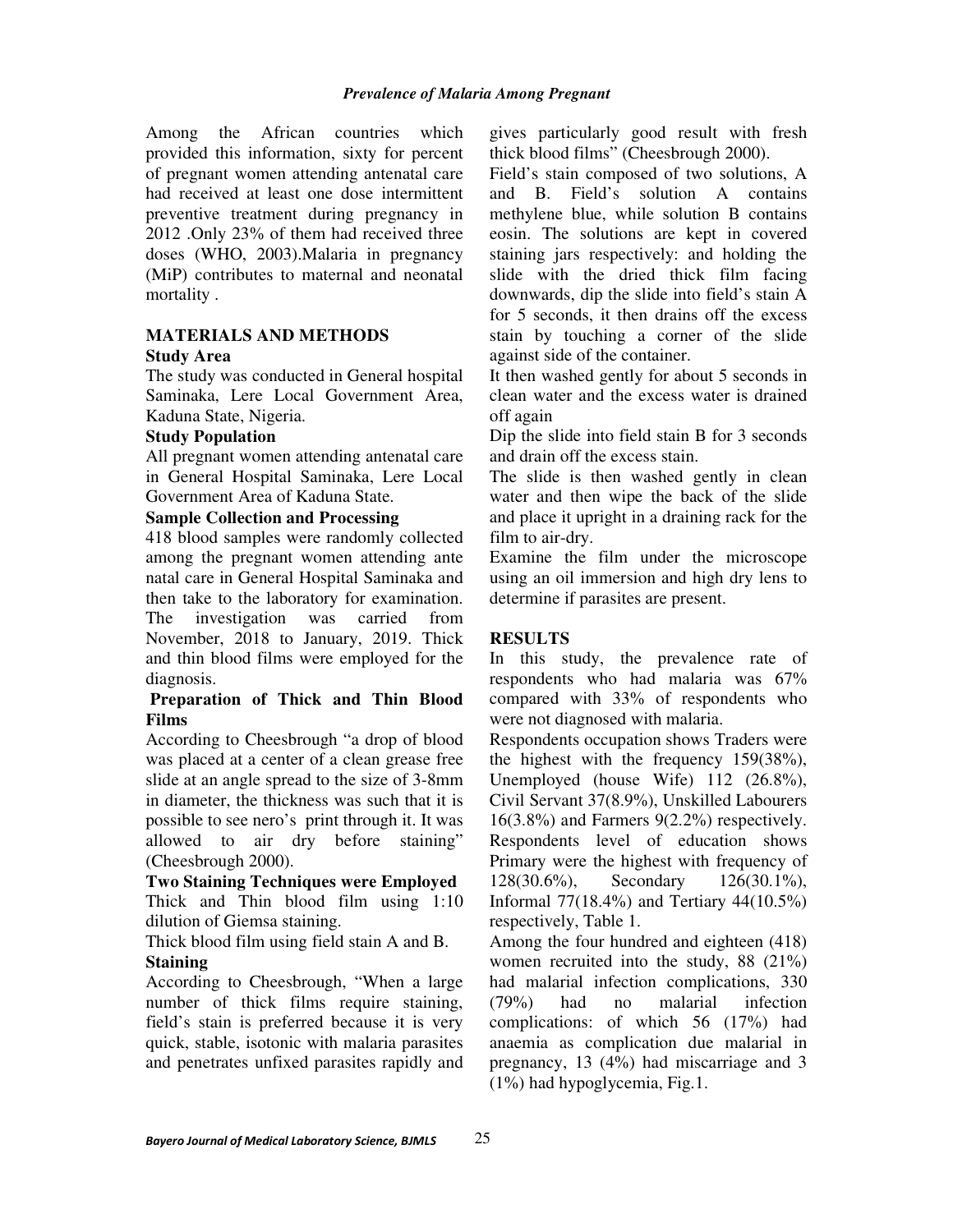Woman with age bracket of 15-20 has the highest prevalence 138(33.0%), followed by those with age bracket, 21-25(30.4%) and then those with age group of  $26-30$   $(21.5\%)$ respectfully, while age group of 31-35 and 36-40 had the lowest prevalence of 31 (7.4%) and 32 (7.7%), Fig 2.

Respondents level of education shows Primary were the highest with frequency of 128(30.6%), Secondary 126(30.1%), Informal 77(18.4%), Tertiary 44(10.5%) and Others  $43(10.3\%)$ , Fig 3.

| <b>Table 1:</b> Analysis of Respondents Occupation |
|----------------------------------------------------|
|----------------------------------------------------|

|         |                         | Frequency | Percent | Valid Percent Cumulative |       |
|---------|-------------------------|-----------|---------|--------------------------|-------|
| percent |                         |           |         |                          |       |
|         | Valid Trader            | 159       | 38.0    | 38.0                     | 38.0  |
|         | Farmers                 | 9         | 2.2     | 2.2                      | 40.2  |
|         | Civil Servant           | 37        | 8.9     | 8.9                      | 49.0  |
|         | <b>Unskilled Labour</b> | 16        | 3.8     | 3.8                      | 52.9  |
|         | Pensioners              | 9         | 2.2     | 2.2                      | 55.0  |
|         | <b>Unemployed House</b> |           |         |                          |       |
|         | Wives                   | 112       | 26.8    | 26.8                     | 81.8  |
|         | <b>Others</b>           | 76        | 18.2    | 18.2                     | 100.0 |
|         | Total                   | 418       | 100.0   | 100.0                    |       |
|         |                         |           |         |                          |       |



**Fig 1:** A Pie Chart Showing Complication Due To Malaria Among Pregnant Women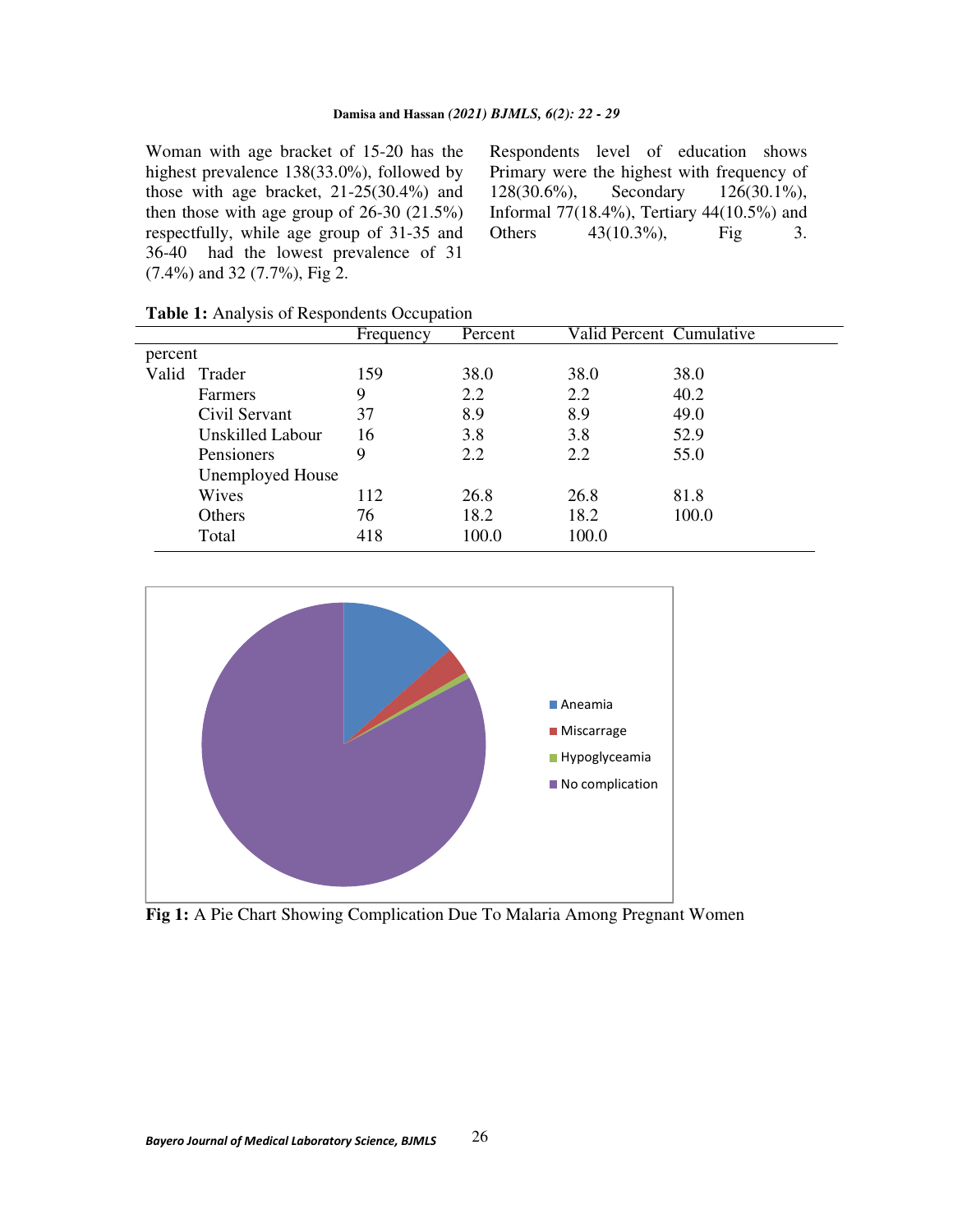

#### *Prevalence of Malaria among Pregnant*

**Figure 2:** A Bar Chart Showing Prevalence Of Malaria Among Pregnant Women Of Various Age Groups.



**Figure 3:** A Bar Chart Showing Respondents Level Of Education

#### **DISCUSION**

This study was aimed at determining the prevalence, predisposing and risk factors of malaria among pregnant women attending antenatal care in general hospital Saminaka, Lere Local Government Area, Kaduna State. The study revealed that 418 pregnant women examined for the malaria parasite attending antenatal care in General Hospital, Saminaka 67% were infected with the parasite. This finding was correlating with similar study of (Adefioye *et al*., 2007) who recorded high prevalence rate of 72%. This may be due to the fact that the study was carried out during

the end of rainy season with much breeding site of the mosquitoes available.

For the occupation of pregnant women, the Traders were observed to have the highest prevalence of 159 (38.0%) in this study. This is not correlating with similar report of (Clement *et al.*,2017), whose finding shows traders had prevalence of 11.5%. This could be as a result of traders spend most of their time in open places such as shops, open shade etc. which exposes them to vector bites and transmission of malaria parasite than other occupation.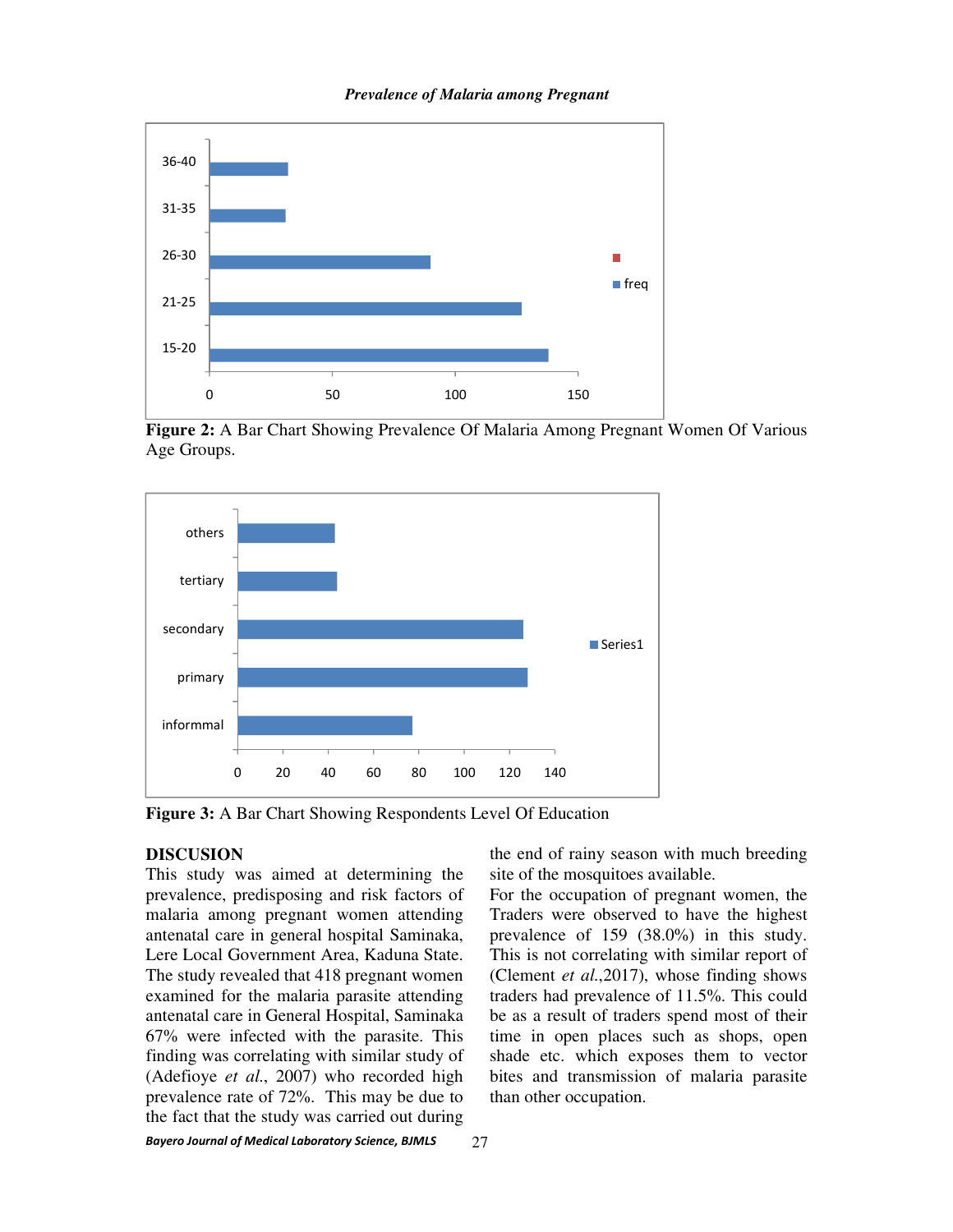#### **Damisa and Hassan** *(2021) BJMLS, 6(2): 22 - 29*

Pregnant women with malaria complications had anaemia with the highest prevalence of 17.0%. This agrees with similar reports of (Naseem *et al*., 2008), whose finding shows a prevalence of anaemia 48(38%); Lathika *et al,* with a prevalence of microcytic anaemia combined with dimorphic anaemia to be 89.5% and Mennendez C, 1995, who stated that regardless of transmission level and prepregnancy level of malaria immunity, maternal anaemia remains the most frequent consequence of malaria during pregnancy.

Pregnant women with age of 15-20 years had the highest malaria parasite of 33.0%. This is correlating with a similar findings by (Clement *et al*., 2017 and Ohalete *et al*., 2011), who stated that age related prevalence showed a decreased in malaria parasite with increased in age, whose finding

#### **REFERENCES**

- Adefioye, O.A., Adeyeba, O.A., Hassan, W.O. and Oyeniran, O.A. (2007) Prevalence of Malaria Parasite Infection among Pregnant Women in Osogbo Southwest, Nigeria.
- American-Eurasian Journal of scientific Research, 2, 43-45. [Citation]  $Time(s):2$ ]
- Alaku, I.A., Abdullahi, A.G. and Kana, H.A. (2014) Epidemiology of Malaria Parasites Infection among Pregnant Women in Some Part of Nasarawa State, Nigeria. Developing Country Studies, 5. http://www.iiste.org [Citation Time(s):1]
- Caraballo, H. **(**2014). "Emergency department management of mosquito-borne illness: Malaria, dengue, and west Nile virus". Emergency Medicine Practice. 16 (5). Archived from the original on 2016-08-01.
- Clement, A.Y., Florence O.I, and Micheal O.T. (2017) Rapid diagnostic test kits detection of malaria parasite in selected Hospitals in Kogi State, Nigeria.

revealed that pregnant women with age less than 20had the highest prevalence of 29.4%. In this study, pregnant women with primary level of education had the highest prevalence 128(30.6%) and prevalence decrease with increase in level of education. Although, those without education had the least prevalence. This is contradicting with previous study by (Alaku *et al.*, 2014) whose finding revealed that illiterate pregnant women had the highest prevalence 192  $(97.3\%)$ .

### **CONCLUSION**

Malaria is endemic among pregnant women in Lere Local Government Area, Kaduna State, Nigeria. The continuous use of integrated management will help to reduce the burden in this area.

- Department of Zoology and Environmental Biology, Kogi State University, Nigeria.
- Eisele, T.P., Larsen, D.A.,Anglewicz,P.A., Keating., Yukich,J., Bennett , A. et al.Malaria prevention in pregnancy, Birth weight and neonatal mortality: a meta –analysis of 32 national cross sectional data sets in Africa .the lancet infectious diseases .2012:12(12):942-949
- Federal Ministry of Health. National antimalarial treatment guidelines, Feb. 2005.
- Lathika S.N., Nair A.S: Indian Journal of Malariology 30(4), 207-214, 1993.
- Menendez C: Malaria during pregnancy: A priority area of malaria research and control. Parasitol Today. 1995, 11: 178-183. 10.1016/0169- 4758(95)80151-0.
- Monica Cheesbrough (2005). District Laboratory Practice in Tropical Countries.  $2<sup>nd</sup>$  edition.
- Nadji, B., Behrens, R.H., (2012). "Malaria: An update for physicians". Infectious Disease Clinics of North America. 26 (2):243-59.: 10.1016/j.idc.2012.03.010. PMID 22632637

National Malaria Strategic Plan 2009-2013.